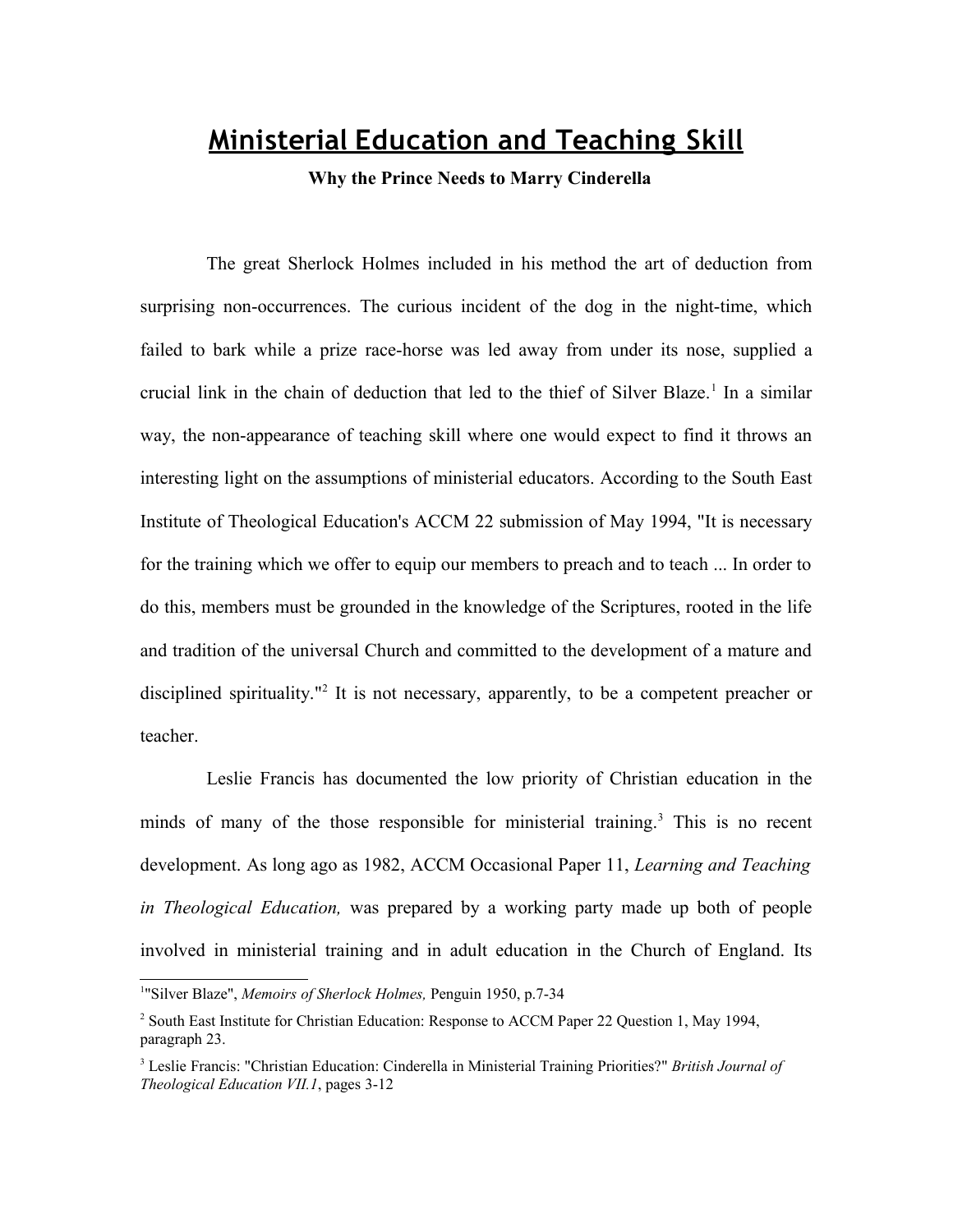central section, "The Learning Process," reads like a brief inventory of what ministerial training could learn from its lower status cousin, including observations such as, "The primary question a teacher must ask is not, 'How do I teach?' but 'How do people learn?'" and "The conventional order in which material is presented in many books is seldom the best order for studying it."<sup>[4](#page-1-0)</sup> At the time this paper was issued I was a former teacher, training at theological college for the Anglican ministry and seeking to raise the profile of Christian education as a resource for both staff and students. My impression was that the principle obstacle to progress was simply incomprehension. Overwhelmingly accustomed to traditional transmissive methods, neither staff nor the majority of students recognised in teaching a skill which could be learned and which would benefit their ministry. Not surprisingly, there were few prepared to agree with the case I wish to argue in this paper, that *a skilled teacher with an adequate knowledge of a subject will enable students to* learn more effectively than a subject specialist who lacks teaching skill.

Zoë Bennett Moore finds signs of progress at Westcott House, Cambridge.<sup>[5](#page-1-1)</sup> The incorporation of the East Anglia Ministerial Training Course in the Cambridge Federation has brought the theological college staffs of the city into contact with a group of teachers conversant with educational thinking. As a result, Moore found herself studying for a Certificate in Post-Compulsory Education and transmuted from Tutor in Doctrine to Tutor in Doctrine and Education. Her article is a useful reflection on some of the issues surrounding ministerial training from an educational point of view, and here I want to take up a number of the questions she raises.

<span id="page-1-0"></span><sup>4</sup> ACCM Occasional Paper 11, October 1982.

<span id="page-1-1"></span><sup>&</sup>lt;sup>5</sup> Zoë Bennett Moore: "Christian Education and Ministerial Education: Cinderella May Yet Go to the Ball" *British Journal of Theological Education VIII.1,* pages 3-12.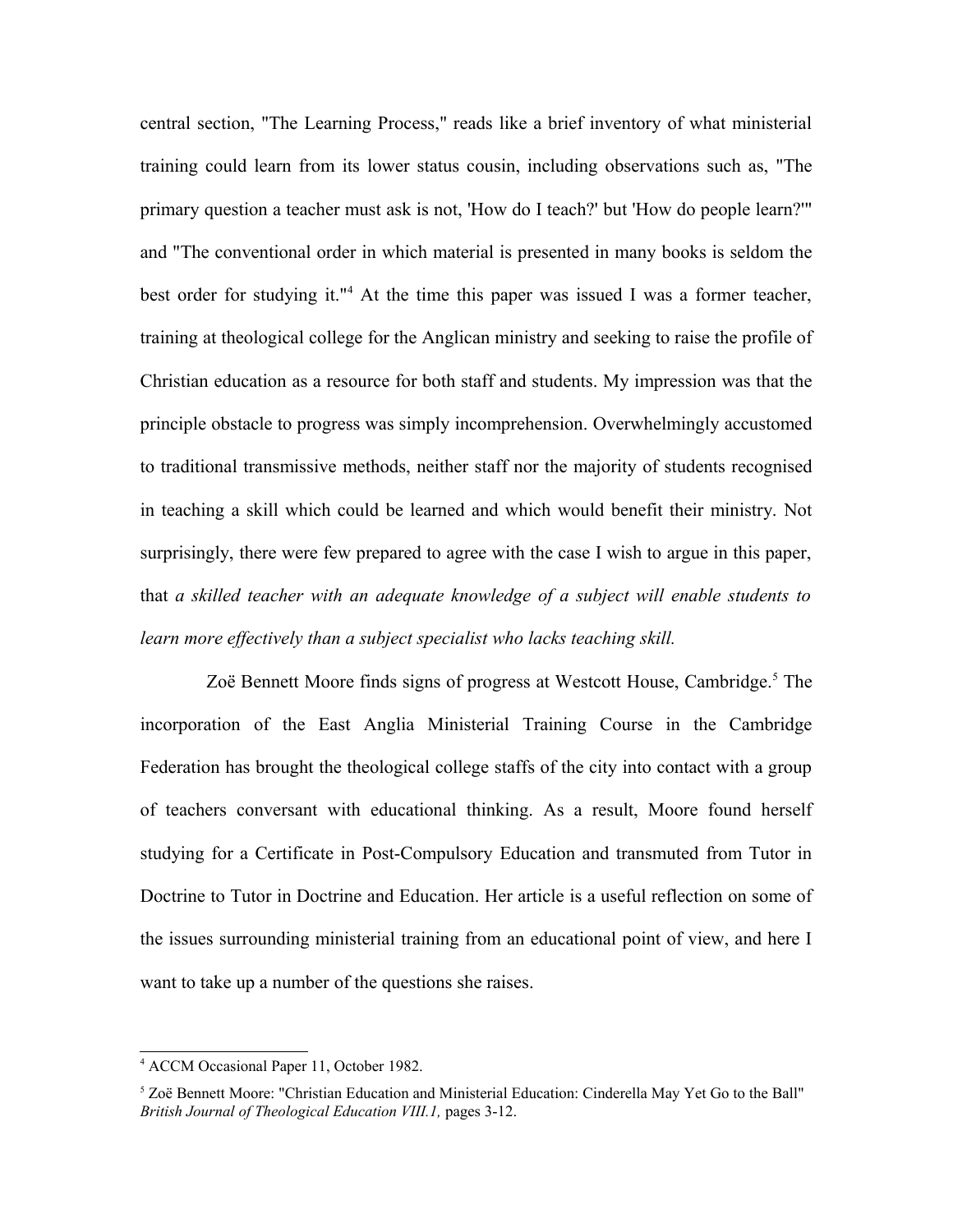The first of these is adult education. Moore accepts the commonplace that teaching adults is not like teaching children and contends that the task of ministerial educators needs to be informed by the skills and understanding of specifically *adult* education. The distinction between adult education and that of children is a *cause célèbre* in the United States, where Malcolm Knowles has coined the term "andragogy" to refer to the theory and practice of teaching adults.<sup>[6](#page-2-0)</sup> The principle psychological difference between adults and children is that in adults one expects to find a much more developed sense of identity and the expectation of autonomy. As a result, adults expect to be able to choose when and from whom they will learn. The authority of the teacher with her students is not bolstered by their relative status as adult and child and depends on whether the teacher can produce the goods in terms of interest and learning.

However, it is easy to overestimate the effects that the different learning needs of children and adults are likely to have on teaching strategies, and Knowles' position is by no means uncontested.<sup>[7](#page-2-1)</sup> Among the most important factors said to distinguish adults as learners are the expectation of adults of taking responsibility for their own learning, the extensive previous experience adults bring to learning as well as the "baggage" adults bring in terms of previous problems with learning and practical and emotional difficulties. However, the greater autonomy and maturity of adults does not mean that children cannot take responsibility for their own learning, nor that they do not learn more effectively when they do. Although an adult may have more to *unlearn* than a child, children also learn by integrating new knowledge with their previous experience. Finally,

<span id="page-2-0"></span><sup>6</sup> Malcolm Knowles: *The Modern Practice of Adult Education,* Follet/Assocation Press, 1980, especially pages 40-65. Leon McKenzie: "The Issue of Andragogy" *Adult Education (Washington) XXVII.4, 1977*, pages 215-229.

<span id="page-2-1"></span><sup>7</sup> See, for example, John Elias: "Andragogy Revisited" *Adult Education (Washington) XXIX.4, 1979,* pages 252-255.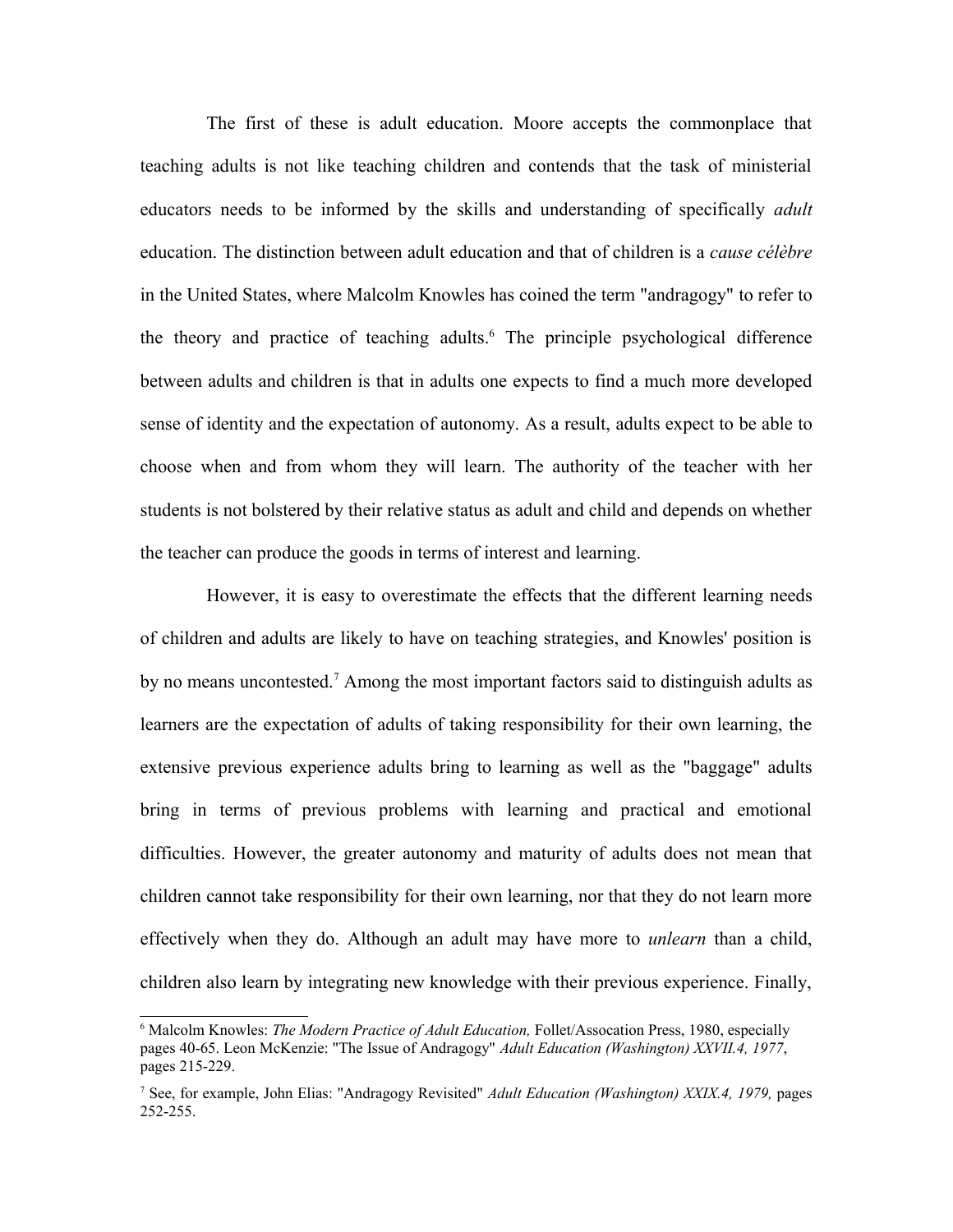any school teacher would be astonished to be told that children bring no "baggage" in the way of practical or emotional difficulties into the classroom. On the contrary, there can scarcely be a class in the country which does not include pupils who find the demands of sitting still and paying attention for long periods beyond them or whose learning is affected by emotional difficulties at home. To say that, "Those who teach adults need to be aware of the psychology of learning and choose teaching methods appropriate to the students and the subject matter,"<sup>[8](#page-3-0)</sup> is to make no distinction whatever between the teaching of adults and that of children. It is merely to say that those who teach adults must be good teachers - people who understand both their subject area and the ways people learn most effectively, sense the aims of their students and are aware of their previous experience, and recognise the factors likely to prevent or inhibit their learning, .

Into which tradition of education - liberal, radical or vocational - does ministerial training fit most naturally? Unfortunately, Moore's account of the vocational tradition applied to ministerial training reads rather like an Aunt Sally, inviting dismissal. Her view of vocational training is that it consists in passing on the skills, competencies and practical tips necessary to keep "the show on the road competently." Ministers share with teachers and nurses the distinction of being trained for a specific vocation, each requiring a range of professional skills. But the education of nurses and teachers involves far more than training in appropriate skills. Nurses receive a grounding in anatomy, physiology and pharmacology, become conversant with public health legislation and learn to understand institutions. They are taught how to co-operate with related specialists, such as physiotherapists and occupational therapists, and encouraged to work out care plans for their patients by seeing them as whole persons. Teachers must have a

<span id="page-3-0"></span><sup>8</sup> Moore: *op.cit.*, page 7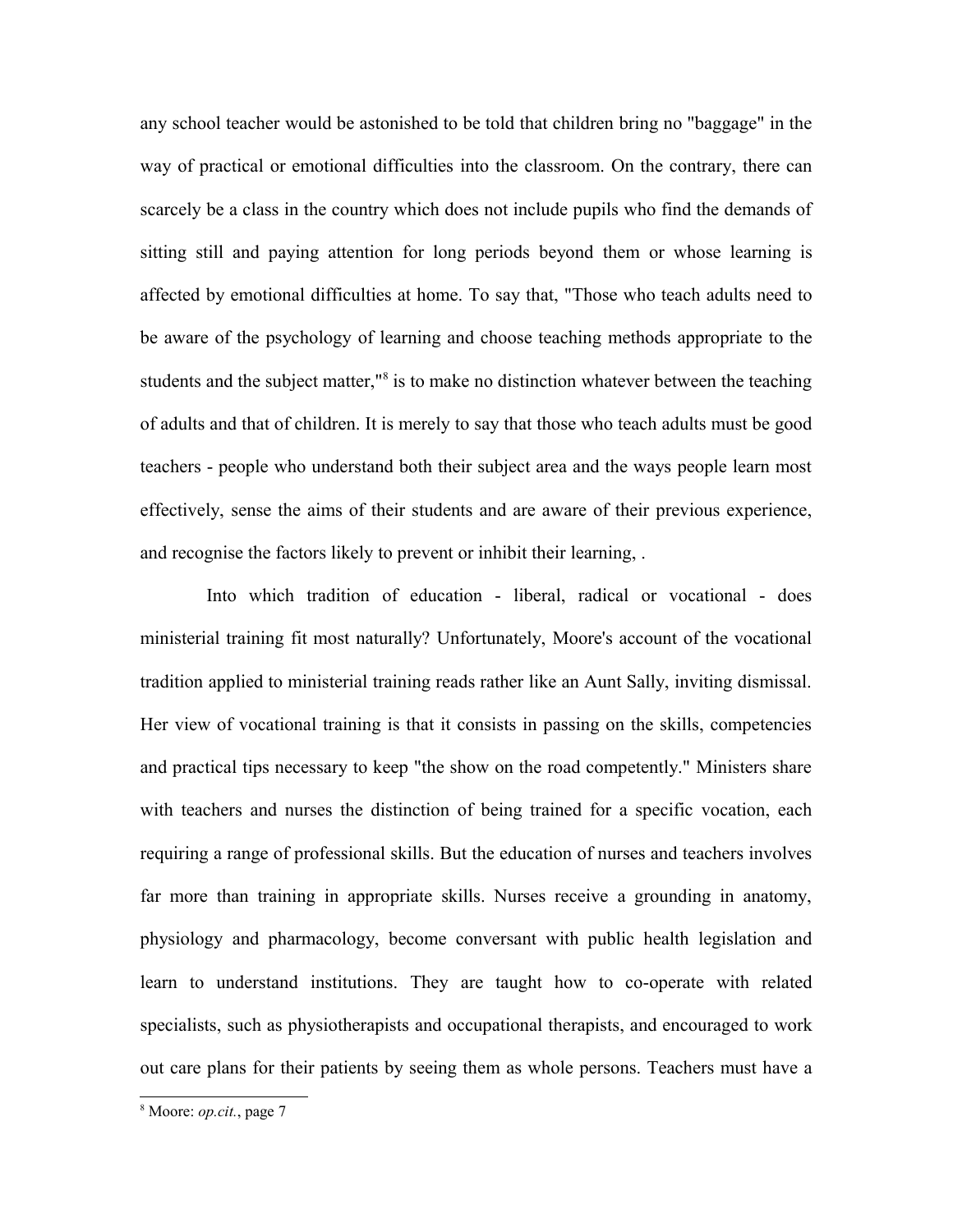thorough grounding in child development and philosophy of education as well as their chosen subject area. As well as teaching technique, they learn the use of resources and classroom management. Their course may also include the history of education and comparison between the education systems of different countries.

All this is comparable to the way a course of training for the ministry includes everything from theology and church history through biblical studies and spirituality to preaching and the conduct of funerals. The vocational aspect of ministerial training is no more limited to "wearing a raincoat at funerals" than nursing training is limited to making beds or teacher training to preparing a lesson plan. Rather, the essence of vocational training is that *the scope of the training is governed by the requirements of the profession or vocation for which the course of training is to be a preparation.* Seen within the vocational tradition, the training of a minister of religion will encompass three broad areas - the skills and competencies appropriate to the many and varied tasks she is called to undertake, the psychological and spiritual maturity required for her calling and the necessary background knowledge of theology, psychology, contemporary culture and human development. These three elements will be linked by the habit of "thinking (and acting) theologically" - the facility of *applying* the required body of understanding in a mature and sensitive way to underpin the exercise of the appropriate skills and competencies. Thus, ministerial training, properly understood, sits squarely in the vocational tradition of education. The fact that this has *not* been adequately grasped has two unfortunate results. First, it means that the scope of ministerial training is governed by something other than the requirements of ministry, namely those of the liberal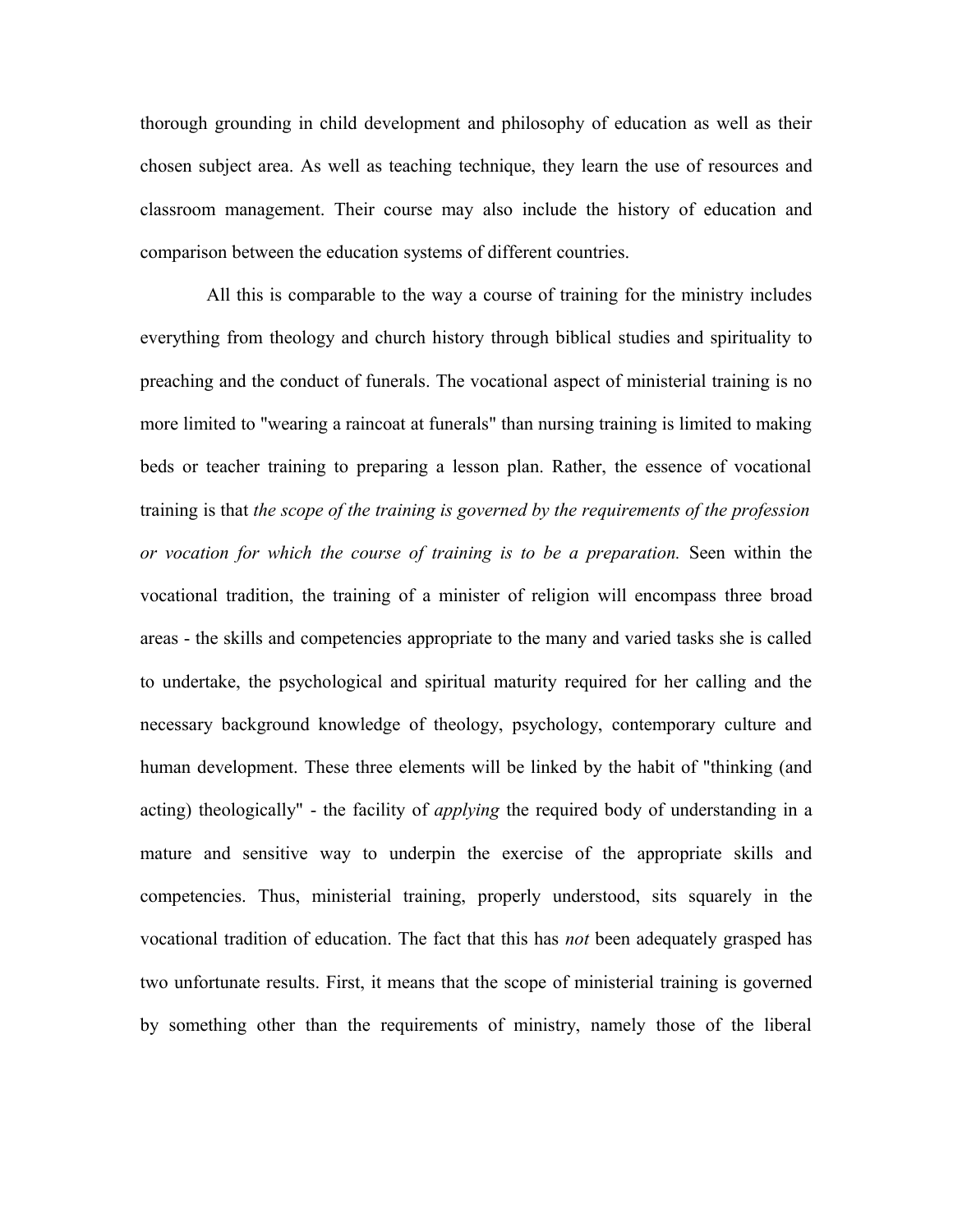tradition of education. Secondly, it means that students are not taught as a matter of course how to apply theology in practice.

Zoë Bennett Moore has high hopes of the liberal tradition, finding it a repository of reason, open questions and democratic values and believing it should serve ministerial training better.<sup>[9](#page-5-0)</sup> Her picture conjures up an ideal of the disinterested pursuit of knowledge governed by self-authenticating criteria of rational argument. The problems she finds in the liberal tradition - elitism, conservatism and detachment - which limit its fruitfulness in ministerial training, she diagnoses as unfortunate departures from the purity of that tradition, the result of historical accident.

I would argue, on the contrary, that these characteristics are integral to the liberal tradition. In *The Structure of Scientific Revolutions,*[10](#page-5-1) Thomas Kuhn showed that each field of science consisted of a community of practitioners sharing a common paradigm. The paradigm consists not only of a body of knowledge but of common values, goals, skills and practices, all with a shared history. It is, moreover, impossible to detach the personal element from the pursuit of knowledge for its own sake. A scientific community is a particularly well defined example of a reference group, consisting, like all reference groups, of the shared beliefs of the group and the actual people who make it up and linked by commonly recognised channels of communication.<sup>[11](#page-5-2)</sup> The same applies to any scholarly discipline - particle physics, mediaeval history or New Testament studies, to name but three. They consist not merely of disembodied knowledge but of

<span id="page-5-0"></span><sup>9</sup> Moore: *op.cit.*, page 5

<span id="page-5-1"></span><sup>&</sup>lt;sup>10</sup> T.S.Kuhn: *The Structure of Scientific Revolutions (2nd edition)*; University of Chicago Press, 1969

<span id="page-5-2"></span><sup>11</sup> T.Shibutani: "Reference Groups and Social Control" in A.Rose (ed) *Human Behaviour and Social Processes: An Interactionist Approach.* Routledge and Kegan Paul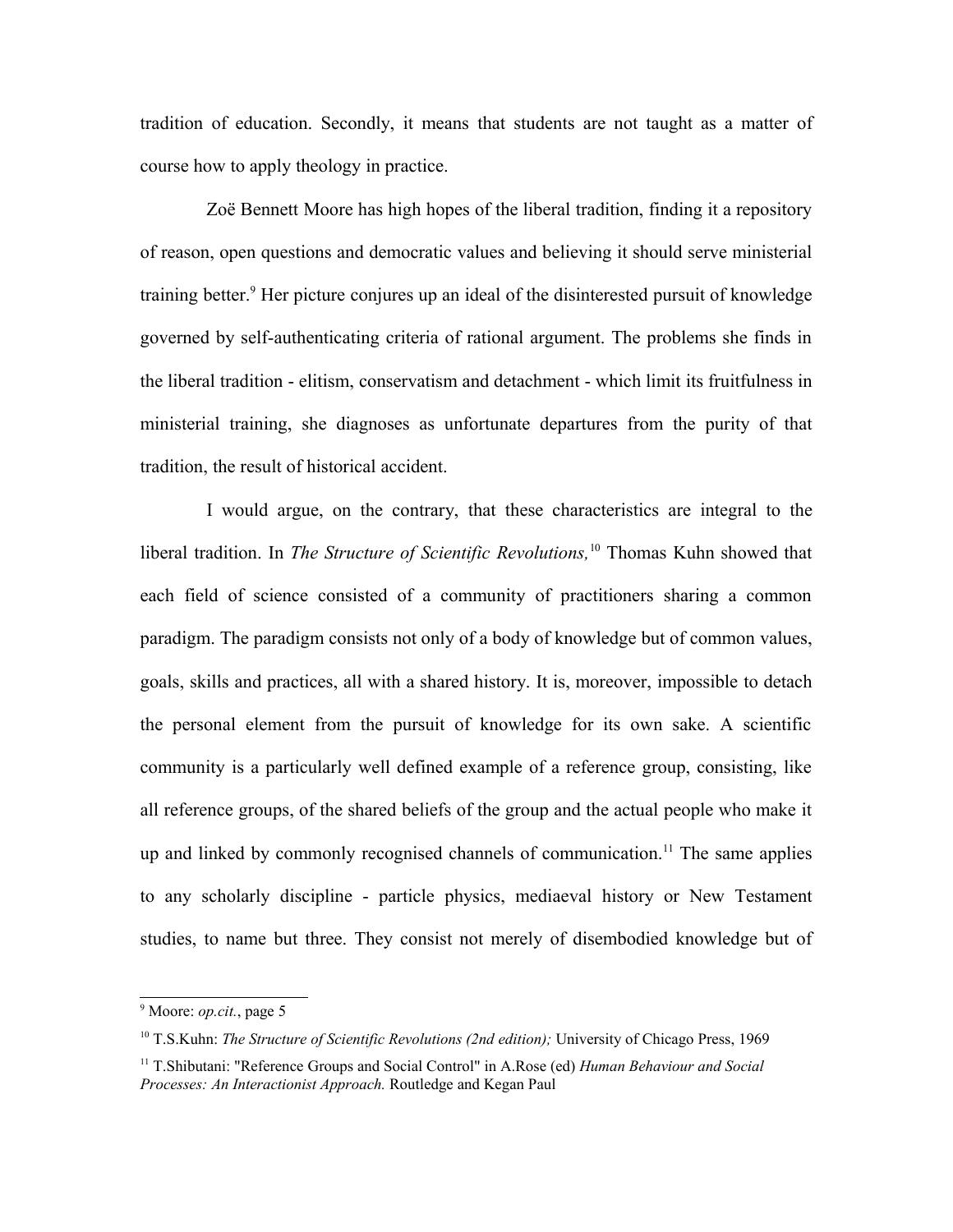small worlds in which all the leading practitioners know each other at least by reputation if not personally.

The paradigm also includes the criteria by which a given question is to be judged as fruitful or misguided. Before "open questioning" can begin, the student must first be well grounded in the shared paradigm. The "elitism" and "conservatism" of the liberal tradition simply reflects the way any given student must be judged on the extent to which he has understood the paradigm and whether he is ready to contribute to it before being admitted to the specialist realms of research and teaching.

Moreover, the detachment of the liberal tradition is the inevitable outcome of its distinctive teaching style. Learning in the liberal tradition consists of *initiation* into the governing paradigm, through which students develop a sense of the internal coherence of the discipline. Learning of this kind cannot hope to begin with the students' experience. It must rather abstract from the concrete experience of the everyday world in order to initiate students into a new world governed by its own internal rules and criteria. To this end, I remember Professor Stephen Sykes advising us, his students, to master the field by choosing a theologian and working out how the various elements of systematic theology cohered in the thought of that particular theologian - excellent advice for a budding theologian but only indirectly relevant to someone wishing to set up a group for young people with time on their hands or even teach a confirmation class.

However, the transmissive style of the liberal tradition has traditionally been and is still to an overwhelming extent the strategy employed in ministerial training. Its aim is to help the student to "think theologically," that is to see the world with theologically informed eyes. The means of accomplishing this is to attempt to make the minister an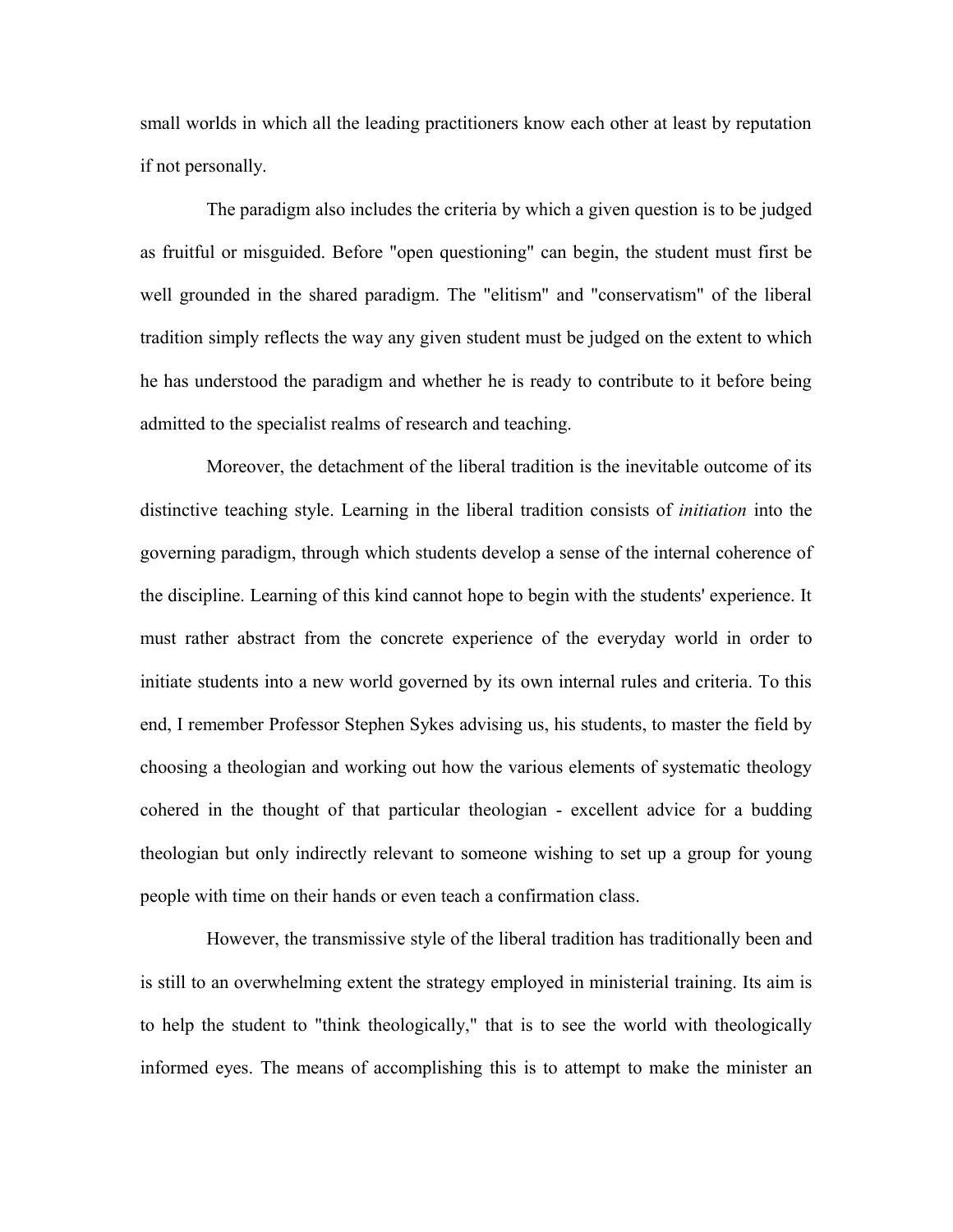expert in theology, in the belief that this will equip her with a habit of mind in which she will evaluate lives and situations with theological criteria. The failure of this strategy is evident from the number of ministers who, on leaving college, stop reading, fail to perceive the relevance of what they have been taught to their situation and forget much of it in a short time. Nor is this situation unique to theology. Gerald Collier notes the frequent failure of tertiary education to pass on the higher order skills of self-directed learning, analysis of an argument, invention, communication skills and, crucially for our purposes, application to new situations.<sup>[12](#page-7-0)</sup> Liberal education cannot break the rules or bypass the conditions for effective learning. Students who are not given time to digest what they are taught by applying it to their own experience, will not learn effectively. And theology students will be no more successful than any others in remembering what they have learned beyond the final examination.

How are students, and in particular ministers in training, to be enabled to remember and apply what they learn? In his article, "Second Thoughts on Paradigms," Thomas Kuhn relates how, despite having mastered a particular rule, his physics students were frequently unable to apply the rule in specific situations by working out the example problems set them in the text books.<sup>[13](#page-7-1)</sup> Mastery of the problems only came about when they recognised the new problem as *like* a problem they had previously encountered. This discovery set Kuhn off on a new track: an enquiry into the form in which the knowledge of a given academic community, its shared paradigm, was actually held. His conclusion was that the knowledge which unites an academic community consists of "exemplars" -

<span id="page-7-0"></span><sup>12</sup> Gerald Collier, *A New Teaching, A New Learning.* SPCK, 1989, pages 10-11

<span id="page-7-1"></span><sup>13</sup> T.S.Kuhn: "Second Thoughts on Paradigms" in *The Essential Tension: Selected Studies in Scientific Tradition and Change.* University of Chicago Press, 1977, pages 293-319*.* The same article is found in F.Suppé: *The Structure of Scientific Theories.* University of Illinois Press, 1974, pages 459-482. A brief account of the same material is found in the second edition of *The Structure of Scientific Revolutions*, page 189.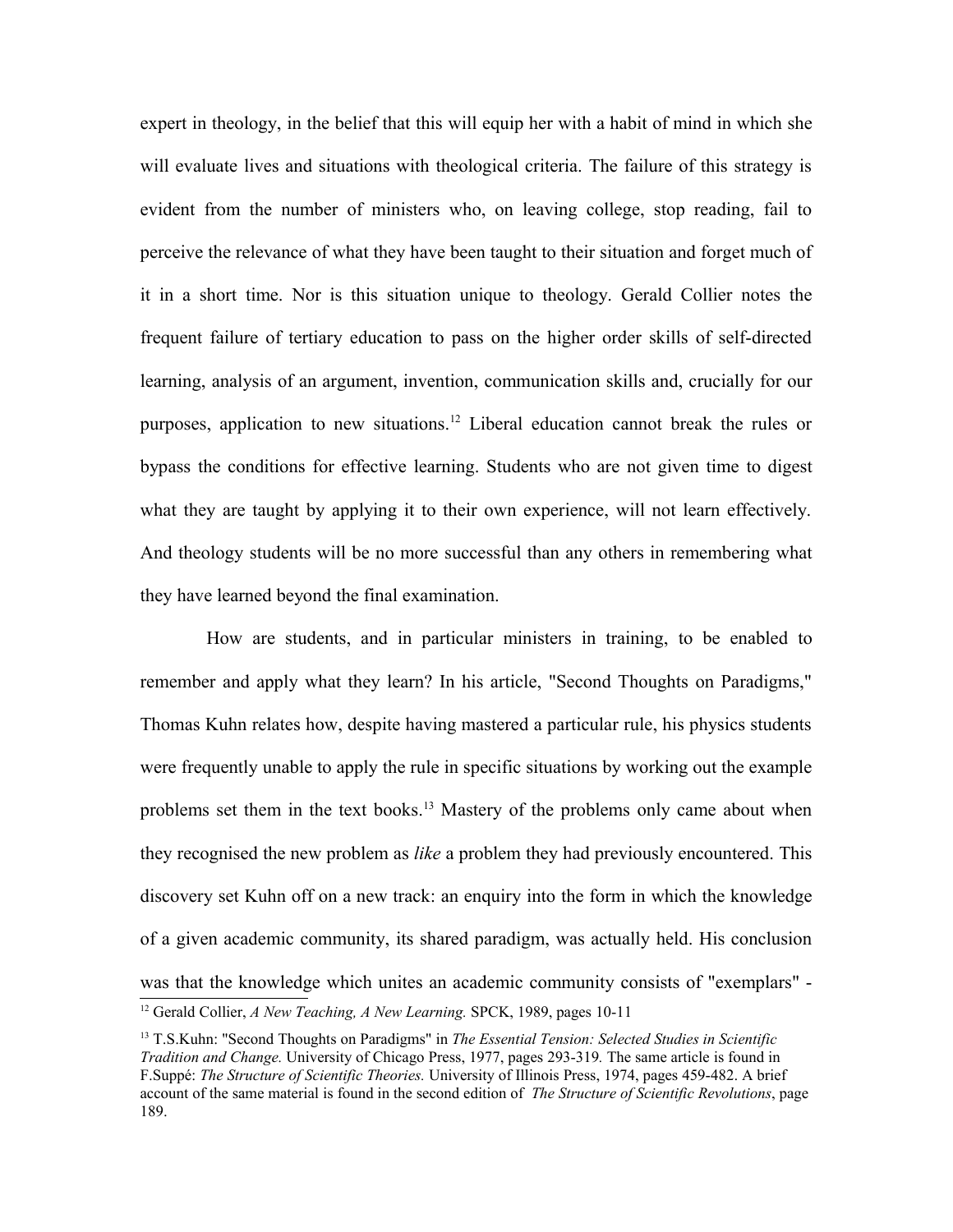concrete case histories such as celebrated historical experiments and frequently used example problems. Moreover, in terms drawn from Michael Polanyi, the effective part of the paradigm consists not of explicit but "tacit" knowledge.

In Polanyi's words, "While tacit knowledge can be possessed by itself, explicit knowledge must rely on being tacitly understood or applied. Hence all knowledge is either tacit or else rooted in tacit knowledge."[14](#page-8-0) Tacit knowledge is the knowledge on which explicit knowledge rests and includes the skill of deploying our existing knowledge to interpret each new situation. Successful science students are those with the tacitly acquired *skill* of perceiving the likeness between new situations and familiar ones. In the same way, the ability to recognise the important theological elements in a given situation is part of tacit, not explicit knowledge. It follows that what is required from a course of training for people whose vocation is to apply theology to everyday life is that *they learn theology not as explicit but as tacit knowledge.* Only in this way will theology become the world they "indwell" and their theological understanding become the spectacles through which they habitually interpret the world. This can only come about when students are taught in such a way that all new knowledge is related to their existing experience. Only then will they acquire the skill of learning to see familiar situations in a new light. The liberal tradition, in which people who know their subject inside out pass it on to students as explicit knowledge, will never achieve that. A vocational model of training may do so, so long as those responsible for the provision of training recognise the crucial importance of teaching skill in the process.

<span id="page-8-0"></span><sup>14</sup> Michael Polanyi: "The Logic of Tacit Inference" *Philosophy 41, 1966,* page 7. *Knowing and Being*, Routledge and Kegan Paul, 1969, page 144.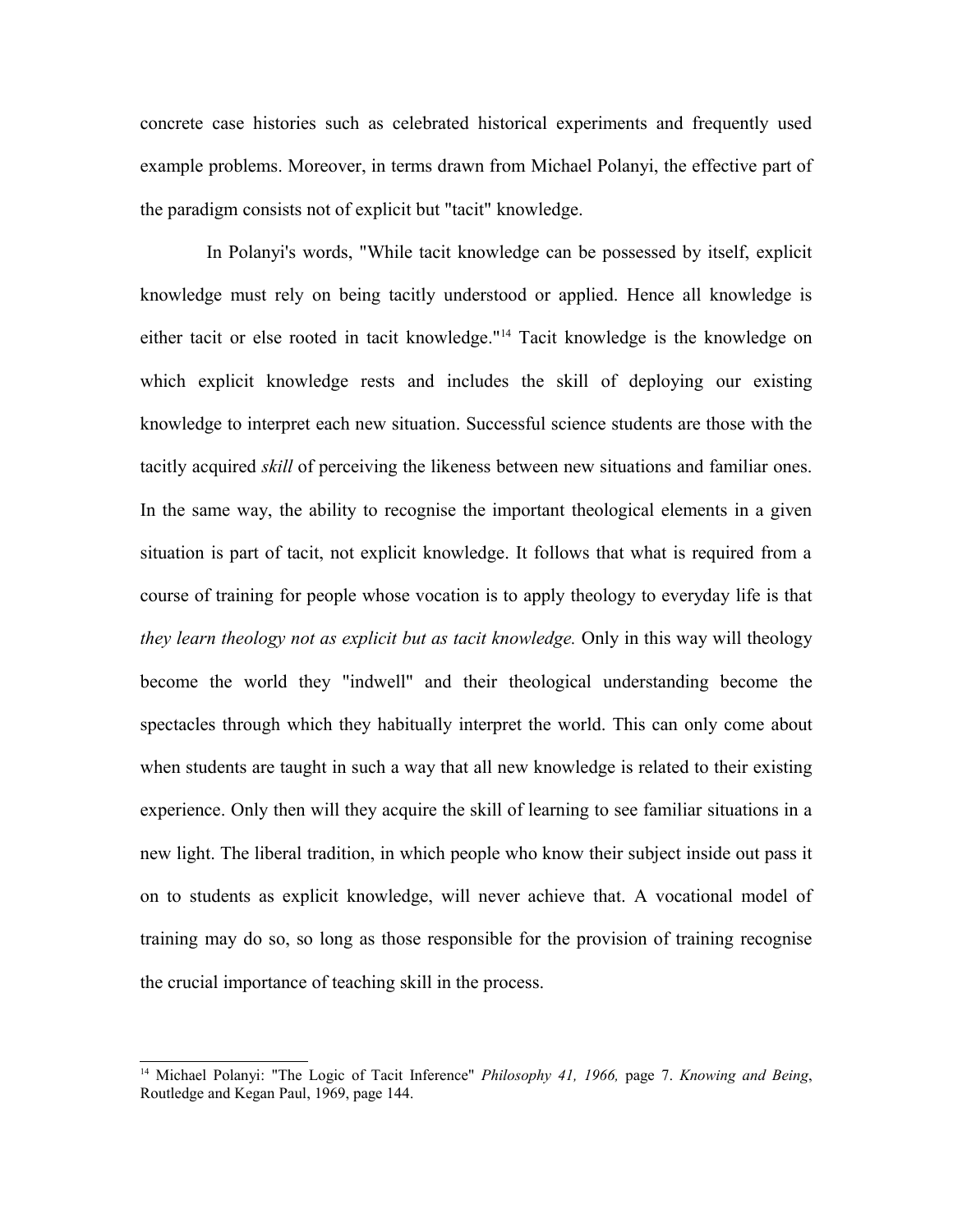"One of the most frustrating things in ordination training," writes Michael Williams after sixteen years experience, "is seeing people pass through a two or three year programme of studies where they enjoy the debate, relish new ideas, learn new skills, but after six months into ordained ministry they revert to the same set of beliefs and ministerial practices that they had on day one of the course."[15](#page-9-0) Despite his frustration at the failure rate of prevailing teaching methods, Williams is passionate about the need for transformation if students are to become effective ministers. This, he believes, can only come about through the work of the Holy Spirit. But Michael makes no reference to the possible contribution of teaching skill to the process of transformation. His article is a good example of what American professor of religious instruction James Michael Lee calls the "blow theory" of religious education, the idea that the Holy Spirit, who blows where he will, is the only real teacher and that all actual change is due to "proximate zaps" of the Spirit.<sup>[16](#page-9-1)</sup>

This despair of teaching expertise, common in theological education circles, is based, in my observation, on the assumption that "teaching" consists merely of passing on information in the form of explicit knowledge. This being the only form of teaching those responsible for ministerial training have received, it is the only form they are able to conceive. Horace Bushnell, one of the founding fathers of Christian education in nineteenth century America, would have been horrified at the idea of separating human skill and the work of the Holy Spirit. For him, the work of the teacher is one of the "organic powers God has constituted as vehicles of grace."[17](#page-9-2) As Edward Farley points

<span id="page-9-0"></span><sup>15</sup> Michael Williams, "Theological Education and Ordination Training," *Journal of Theological Education VIII.1,* 1996, page 22

<span id="page-9-1"></span><sup>&</sup>lt;sup>16</sup> James Michael Lee, *The Flow of Religious Instruction*. Religious Education Press, 1973, chapter 7

<span id="page-9-2"></span><sup>&</sup>lt;sup>17</sup> Horace Bushnell, *Christian Nurture*, Baker Book House, 1979, page 187 (first published 1861).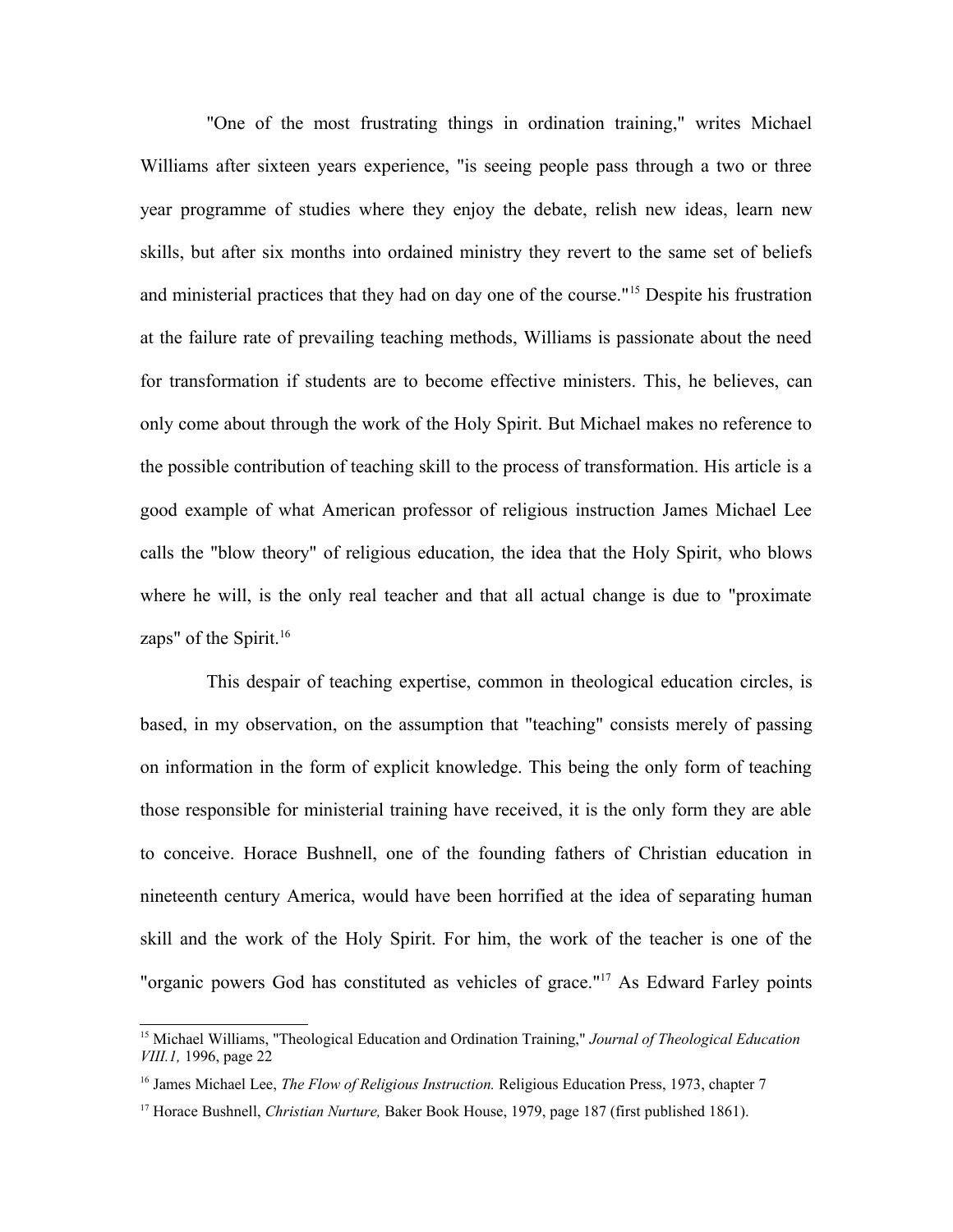out, there is no need to locate the Holy Spirit "working supernaturally in the gaps of the instructional processes, filling in and completing what human beings leave out."[18](#page-10-0) Instead, we should see the Holy Spirit working in and through the methods of good teaching to bring about the kind of transformation Michael Williams is looking for.

Good teachers know how to teach for change. As ACCM Paper 11, still largely ignored, pointed out, good teachers ask not, "How do I teach?" but "How do people learn?" They work *towards* a systematic understanding instead of from it. They design the curriculum to lead gradually from easier concepts to more difficult ones. They use visual aids and interactive techniques flexibly to ensure maximum understanding and recall. They understanding the learning that can take place through the hidden values of the curriculum and pay attention to these. They stay in touch with and relate all new learning to the students' existing experience and they set tasks which require students to apply what they are learning to familiar situations. Good teachers teach for tacit knowledge, providing students with the tools for continuing learning. In this way, any area of the curriculum can be taught effectively by a skilled teacher not themselves a subject specialist but with enough knowledge to teach it effectively.

After a course on the Old Testament, one student wrote, "I was familiar with the Old Testament before, but never understood how to 'read' it. I'm quite looking forward to preaching on parts of it in the future." Another wrote about the teaching she had received that it was, "like pulling back the blinds in a room in ancient house. It felt like you led us from room to room and showed us how to explore for ourselves and how to investigate the hidden treasures further." These comments illustrate the results of a course designed

<span id="page-10-0"></span><sup>&</sup>lt;sup>18</sup> Edward Farley, "The Work of the Spirit in Christian Education," *Religious Education LX.6*, 1965, page 431.